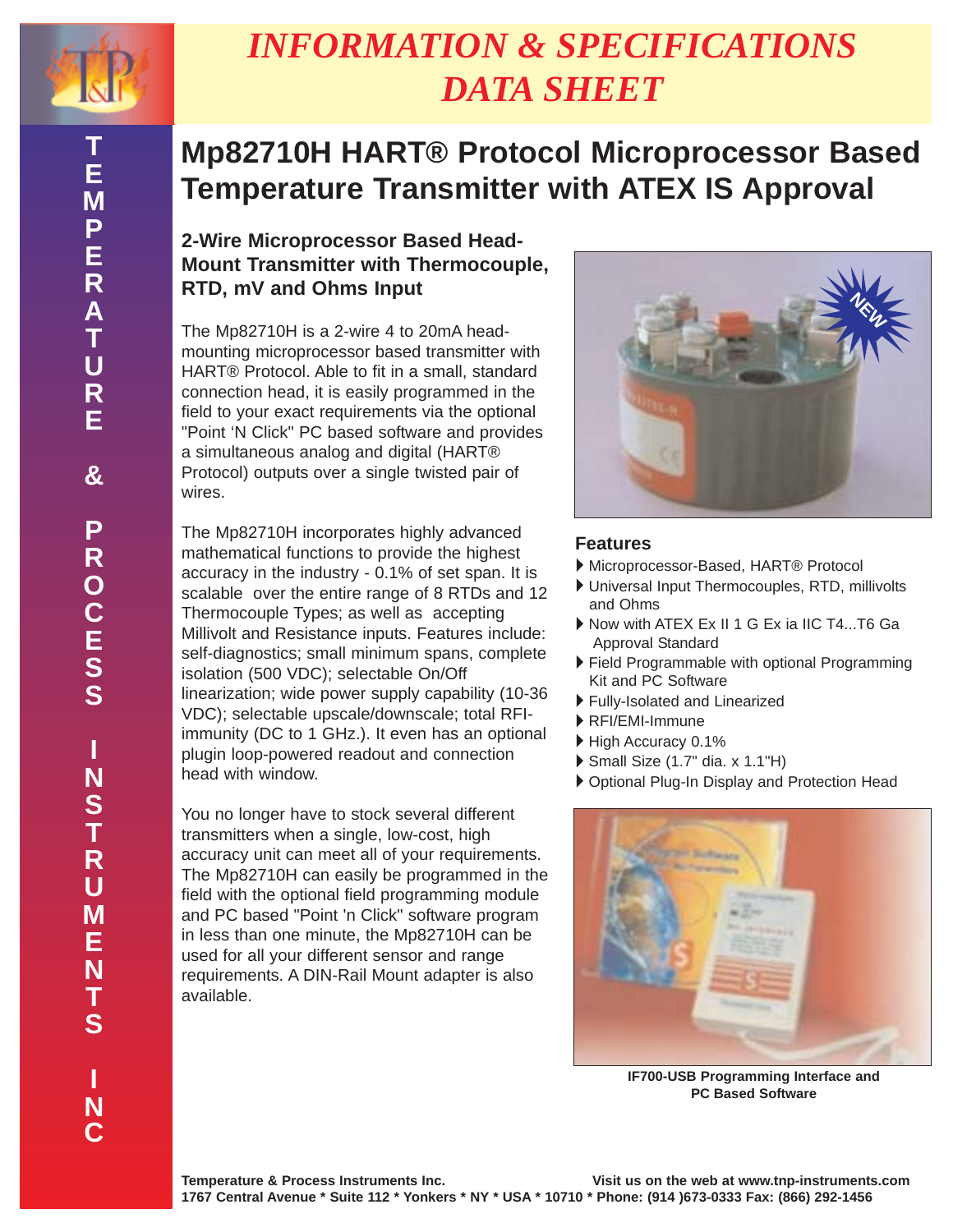

# *INFORMATION & SPECIFICATIONS DATA SHEET*

### **Mp82710H HART® Protocol Microprocessor Based Temperature Transmitter with ATEX IS Approval**

**Specifications**

**RTD Input Types:** Pt100, Pt500, Pt1000, Ni100, Ni500, Ni1000, Cu10, Cu100 **Thermocouple Input Types:** K, J, L, T, U, E, R, S, B, C, D, N **Temperature Ranges:** See Table below **Minimum Temperature Span:** See Table below **Input:** V **Input:** Ohm **Minimum Span:** See Table Below **Output:** 4 to 20mA or 20 to 4mA **Linearization:** On/Off **Power Supply \*\*:** 10..40 VDC, Polarity Protected **Supply Effect:** 0.001%/V **Max. Ripple:** 10 V PP. Min Vbat=10 Vdc **Zero Drift:** ± 0.01%/°C or ±0.02°C/°C **Span Drift:** ± 0.005%/°C or ±0.01°C/°C **Long Term Drift:** ± 0.05%/Year

**Cold Junction Drift:** ± 0.01°C/°C **Excitation Current, RTD:** 0.1 mA **Sensor Lead Resistance, RTD:** 500 Ohm max. **Sensor Lead Resistance Effect:** 0.001°C/Ohm **Sensor Lead Resistance, T/C:** 10,000 Ohm max. **Open Circuit Detection: Upscale/Downscale Load Capability:** Vbat-10V/20 mA **Response Time:** < 3 sec. **Startup Time:** 20 sec. **Warmup Time:** 5 Min. **Isolation:** 500 VDC/1500 VAC **Ambient Operating Temp.:** -40 to + 85°C **Storage Temperature:** -40.to +100°C **Ingress Protection:** IP30 **Housing Material:** Zinc Alloy (ZAMAK 5) epoxy coated **Housing Dimension:** 43mm Dia. x 27mm H. **Housing Dimension with Read-Out:** 43mm Dia. x 36mm H.

| <b>Sensor Type</b>           |                 |                             |                 |                  |                  |                 |  |
|------------------------------|-----------------|-----------------------------|-----------------|------------------|------------------|-----------------|--|
|                              | $\rm ^{\circ}C$ | Temp. Min. Temp. Max.<br>°C | Span Min.<br>°C | Temp. Min.<br>°F | Temp. Max.<br>°F | Span Min.<br>°F |  |
| <b>Thermocouple Type</b>     |                 |                             |                 |                  |                  |                 |  |
| J (Fe-CuNi)                  | $-150$          | 1200                        | 50              | $-238$           | 2192             | 90              |  |
| K (NiCr-NiAl)                | $-200$          | 1370                        | 50              | $-328$           | 2498             | 90              |  |
| <b>T (Cu-CuNi)</b>           | -200            | 400                         | 50              | $-328$           | 752              | 90              |  |
| <b>E</b> (NiCr-CuNi)         | -270            | 1000                        | 50              | -454             | 1832             | 90              |  |
| <b>N</b> (Nicrosil-NiSil)    | $\mathbf 0$     | 1300                        | 50              | 32               | 2372             | 90              |  |
| <b>S (Pt10%Rh-Pt)</b>        | $\Omega$        | 1765                        | 250             | 32               | 3209             | 450             |  |
| <b>R</b> (Pt13%Rh-Pt)        | $\mathbf 0$     | 1765                        | 250             | 32               | 3209             | 450             |  |
| <b>B (Pt30%Rh-Pt6%Rh)</b>    | $\mathbf 0$     | 1820                        | 600             | 32               | 3308             | 1080            |  |
| C (W5%Re-W26%Re)             | $\mathbf 0$     | 2300                        | 150             | 32               | 4172             | 270             |  |
| D (W3%Re-W25%Re)             | $\mathbf 0$     | 2300                        | 150             | 32               | 4172             | 270             |  |
| <b>U (DIN Cu-CuNi)</b>       | $-100$          | 600                         | 50              | $-148$           | 1112             | 90              |  |
| L (DIN Fe-CuNi)              | -150            | 900                         | 50              | $-238$           | 1652             | 90              |  |
| <b>RTD Types</b>             |                 |                             |                 |                  |                  |                 |  |
| <b>Pt100 IEC751</b>          | $-200$          | 850                         | 25              | $-328$           | 1562             | 45              |  |
| <b>Pt500 IEC751</b>          | $-200$          | 850                         | 25              | $-328$           | 1562             | 45              |  |
| <b>Pt1000 IEC751</b>         | $-200$          | 850                         | 25              | $-328$           | 1562             | 45              |  |
| <b>Ni100 IEC751</b>          | -60             | 250                         | 25              | $-76$            | 482              | 45              |  |
| <b>Ni500 IEC751</b>          | $-60$           | 250                         | 25              | $-76$            | 482              | 45              |  |
| <b>Ni1000 IEC751</b>         | $-60$           | 250                         | 25              | $-76$            | 482              | 45              |  |
| <b>Cu10</b>                  | $-200$          | 250                         | 25              | $-328$           | 482              | 45              |  |
| <b>Cu100</b>                 | $-200$          | 250                         | 25              | $-328$           | 482              | 45              |  |
| <b>Process Signals Types</b> |                 |                             |                 |                  |                  |                 |  |
| $\overline{mV}$              | $\Omega$        | 1000                        | 10              |                  |                  |                 |  |
| Ohm                          | $\mathbf 0$     | 10000                       | 100             |                  |                  |                 |  |

The Mp82710H can be programmed in the field with the optional PC based software and IF-700 Configuration Interface, or can be supplied factory configured. For factory configuration please provide Sensor type, Minimum temperature, Maximum temperature and temperature scale.